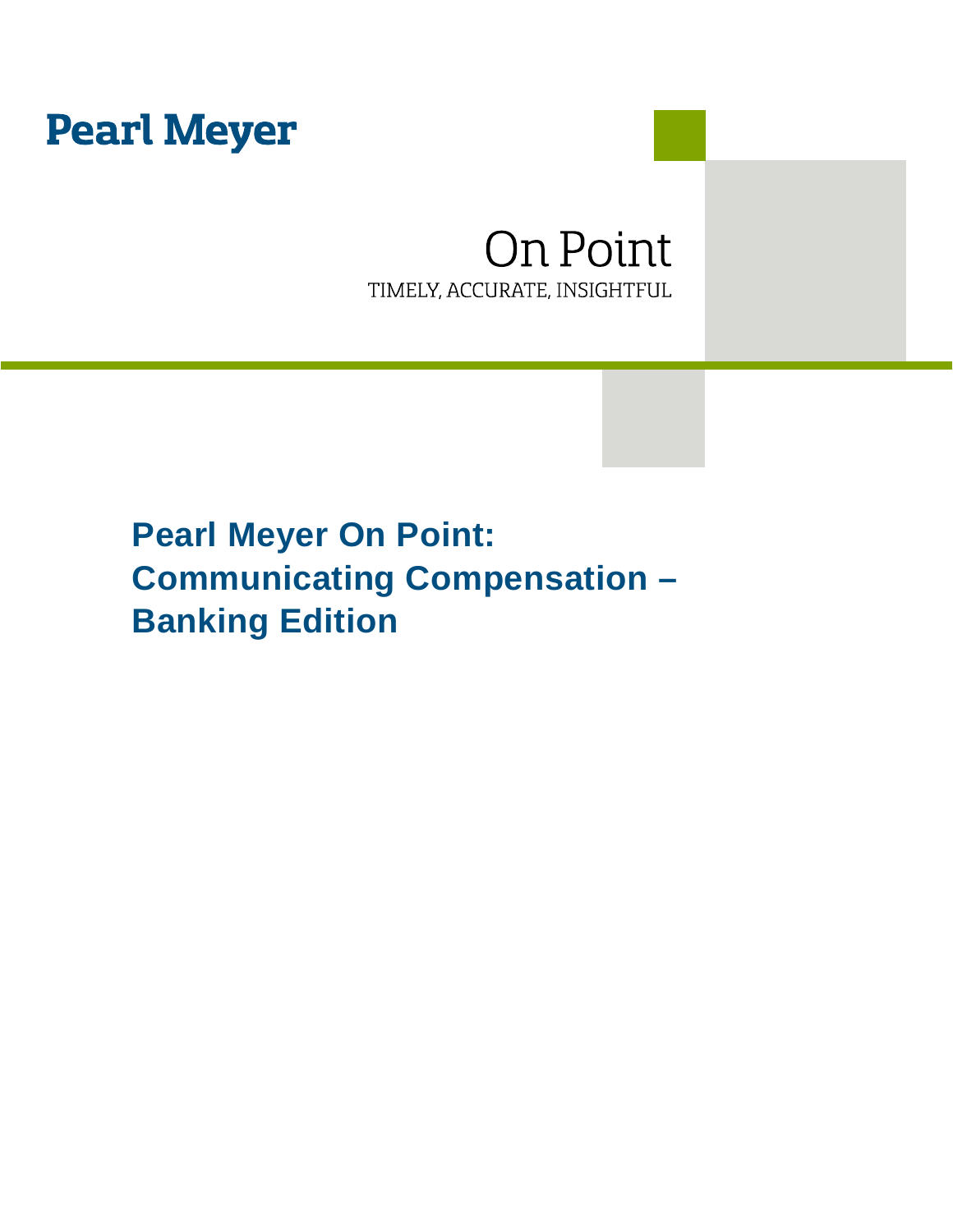# **Table of Contents**

 $\mathbb{R}^n$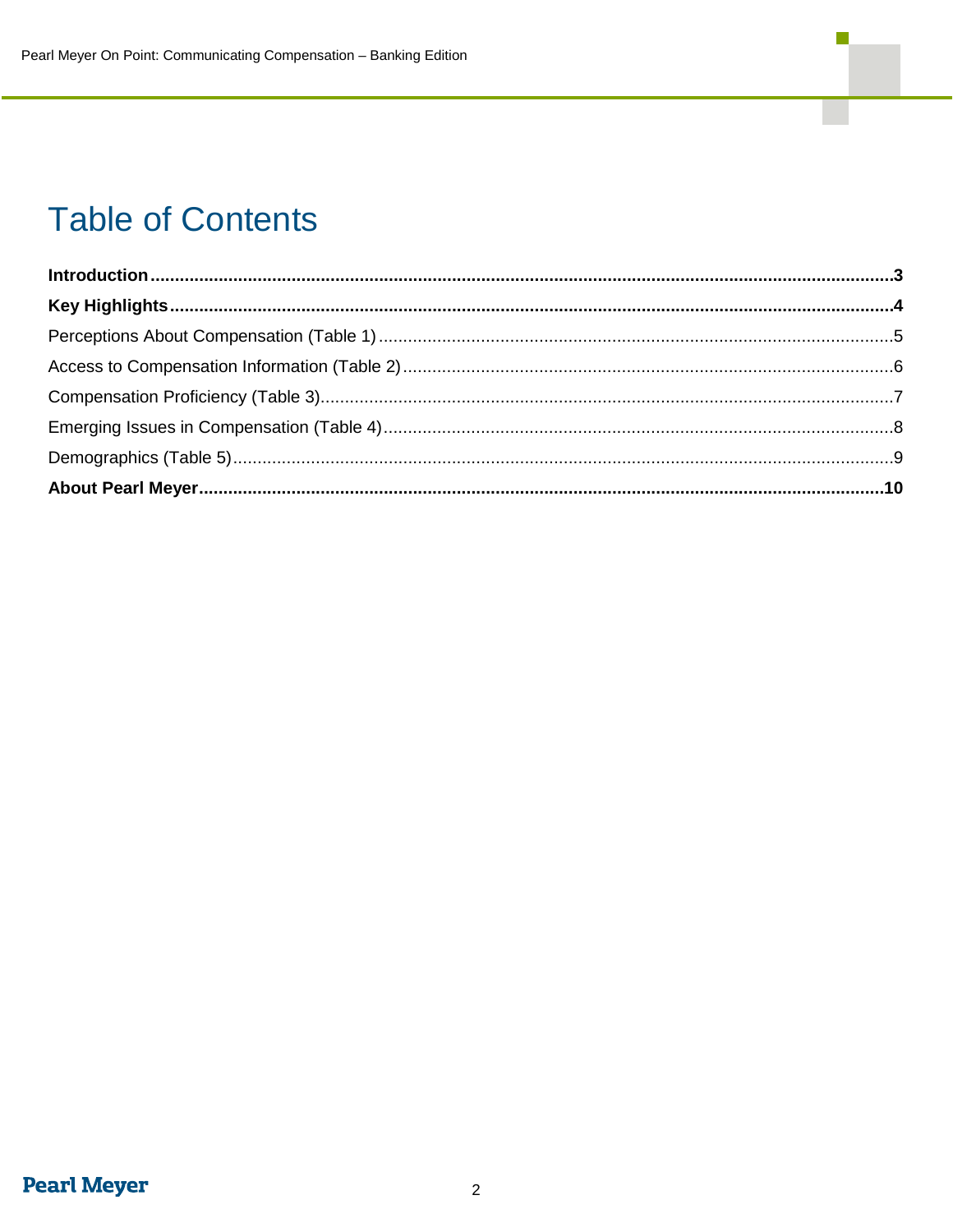## <span id="page-2-0"></span>**Introduction**

With the constantly changing "pay story of the day" grabbing media headlines, Pearl Meyer strives to help our clients understand the myriad perspectives on pay communication and how to most effectively discuss these issues with employees, management teams, boards, and external constituents.

To that end, our most recent survey on pay communication sought information on the most current narratives in the mainstream around compensation issues like the CEO Pay Ratio, the gender pay gap, overall transparency, etc. We were interested to see how companies have changed (or not) their approaches to communicating with their respective workforces and if any new approaches have emerged.

This report reflects responses from 65 banking and credit union participants and collective results for all industries are also provided for reference. The survey findings are reported in aggregate, as well as by institution size and role (outside directors vs. employee of the firm). The survey was conducted in June of 2018.

You will see results that show while pay ratios and other hot-button issues are certainly on the radar screen, there is still much work to do to ensure a foundational, consistent, and wide-spread communication strategy that helps our workforces understand the basics of how compensation decisions are determined.

Please feel free to contact me to discuss any aspect of this survey or other compensation communication topics and thank you for your participation.

Kristine Oliver Managing Director, Pearl Meyer kristine.oliver @pearlmeyer.com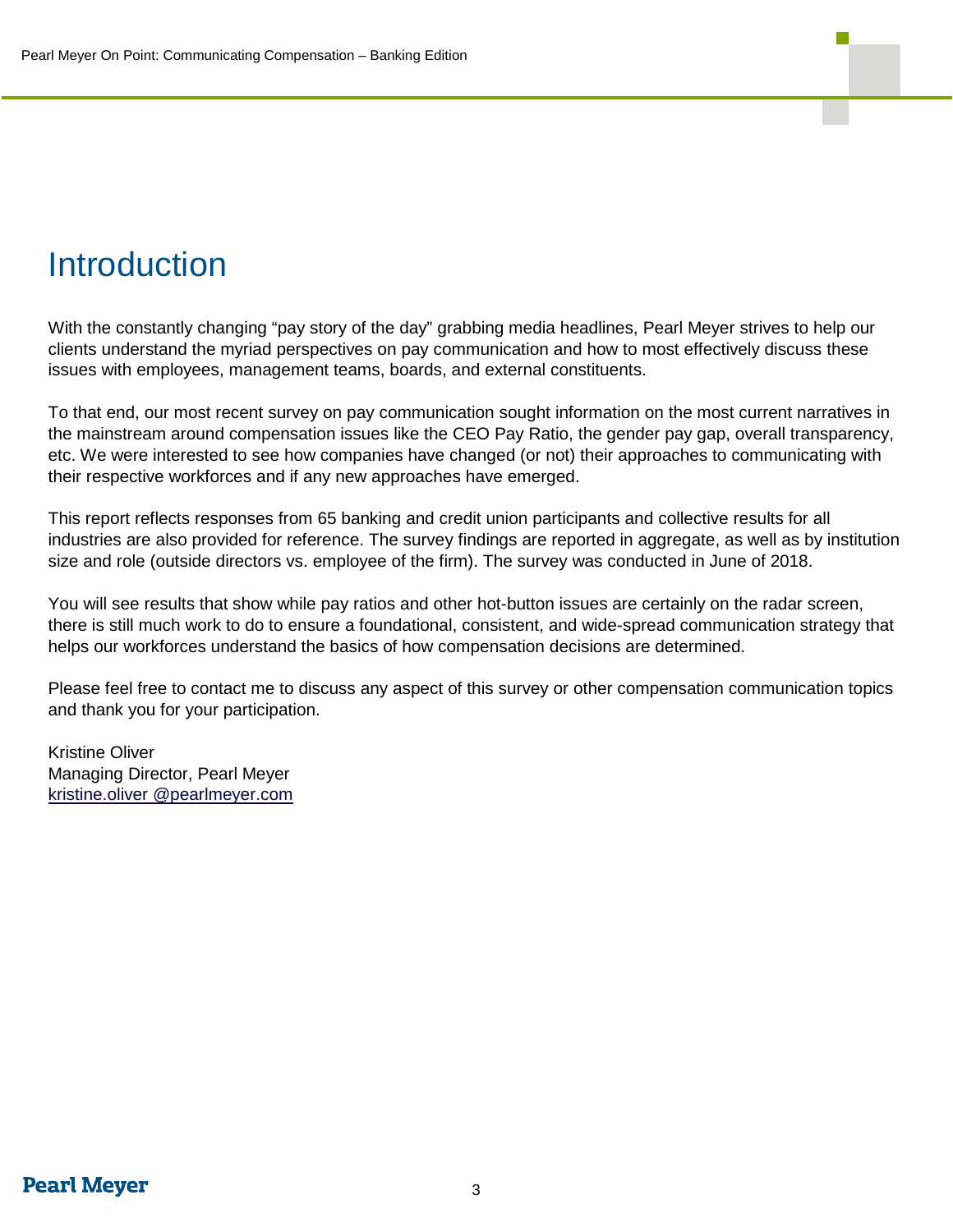# <span id="page-3-0"></span>Key Highlights

### **Perceptions About Compensation**

- Nearly all of the respondents (97%) rate the quality of their organizations' communication about compensation as good or fair which is consistent with the general industry results (84%).
- About the same number (91%) also rate employee understanding of how their compensation is determined as good or fair.
- No respondents indicate the communication quality is excellent, which correlates to very few (3%) who believe employees' understanding of the organization's compensation philosophy is very good.

### **Access to Compensation Information**

- In the last two years, nearly half of the banks surveyed (44%) have increased compensation communication.
- Nearly half of respondents (48%) are not sharing information about base salary ranges with all employees.

### **Compensation Proficiency**

- Very few respondents believe employees can appropriately compare their compensation to colleagues (10%) or compare their compensation to similar positions in other organizations (16%).
- About half of managers are trained to have formal compensation conversations with their direct reports, but the majority (69%) of those surveyed believe those conversations are not effective.

### **Emerging Issues in Compensation**

 Most companies (95%) are not currently fielding questions on the CEO Pay Ratio, but a majority of companies (63%) are either fielding questions on gender pay equity or expect to do so and most are actively making plans to answer those questions.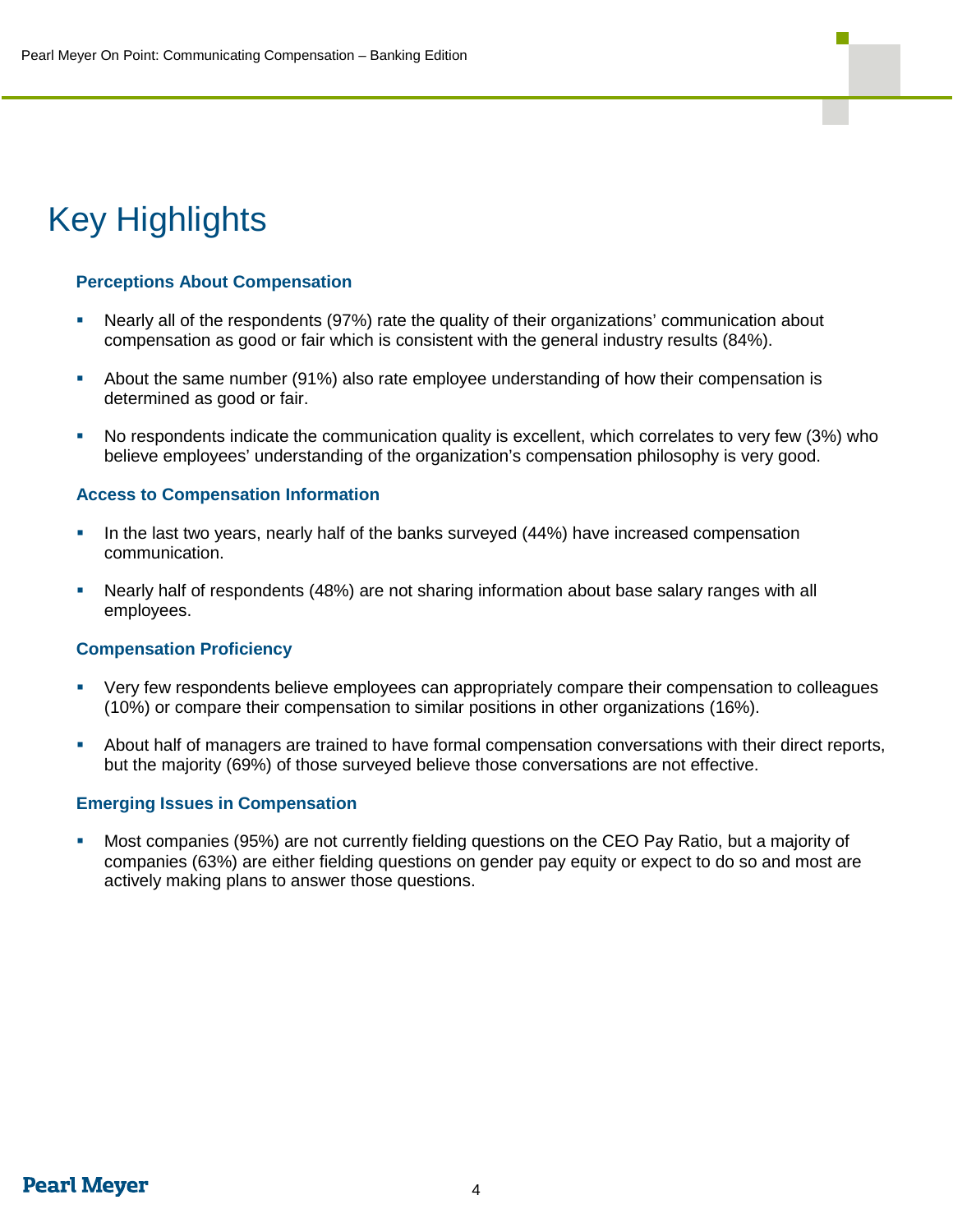## **Perceptions About Compensation**

| Table 1                                                                                                          | All<br><b>Organizations</b> | <b>Banking</b> | <b>Assets</b> |           | <b>Primary Role</b>               |                                |
|------------------------------------------------------------------------------------------------------------------|-----------------------------|----------------|---------------|-----------|-----------------------------------|--------------------------------|
|                                                                                                                  | <b>Total</b>                | <b>Total</b>   | Under \$1B    | Over \$1B | <b>Outside</b><br><b>Director</b> | <b>Employee of</b><br>the Firm |
|                                                                                                                  |                             |                |               |           |                                   |                                |
| Number of Organizations                                                                                          | 244                         | 65             | 21            | 44        | 5                                 | 60                             |
| How would you rate the overall quality of your organization's communication about compensation to all employees? |                             |                |               |           |                                   |                                |
| Excellent                                                                                                        | 8%                          |                |               |           |                                   |                                |
| Good                                                                                                             | 43%                         | 55%            | 62%           | 52%       | 100%                              | 52%                            |
| Fair                                                                                                             | 41%                         | 42%            | 38%           | 43%       |                                   | 45%                            |
| Poor                                                                                                             | 7%                          | 3%             |               | 5%        |                                   | 3%                             |
| How would you rate employees' understanding of the organization's compensation philosophy?                       |                             |                |               |           |                                   |                                |
| Very good                                                                                                        | 8%                          | 3%             | 5%            | 2%        |                                   | 3%                             |
| Generally okay                                                                                                   | 57%                         | 57%            | 62%           | 55%       | 80%                               | 55%                            |
| Not good                                                                                                         | 30%                         | 34%            | 29%           | 36%       |                                   | 37%                            |
| Unsure                                                                                                           | 6%                          | 6%             | 5%            | 7%        | 20%                               | 5%                             |
| How do you think your employees would rate the overall value of your organization's compensation package?        |                             |                |               |           |                                   |                                |
| High                                                                                                             | 16%                         | 11%            | 16%           | 9%        | 40%                               | 9%                             |
| Medium                                                                                                           | 70%                         | 75%            | 79%           | 73%       | 60%                               | 76%                            |
| Low                                                                                                              | 10%                         | 8%             |               | 11%       |                                   | 9%                             |
| Unsure                                                                                                           | 5%                          | 6%             | 5%            | 7%        |                                   | 7%                             |
| How would you rate employees' understanding of how their own compensation is determined?                         |                             |                |               |           |                                   |                                |
| Excellent                                                                                                        | 4%                          |                |               |           |                                   |                                |
| Good                                                                                                             | 42%                         | 51%            | 63%           | 45%       | 60%                               | 50%                            |
| Fair                                                                                                             | 47%                         | 40%            | 32%           | 43%       | 40%                               | 40%                            |
| Poor                                                                                                             | 8%                          | 10%            | 5%            | 11%       |                                   | 10%                            |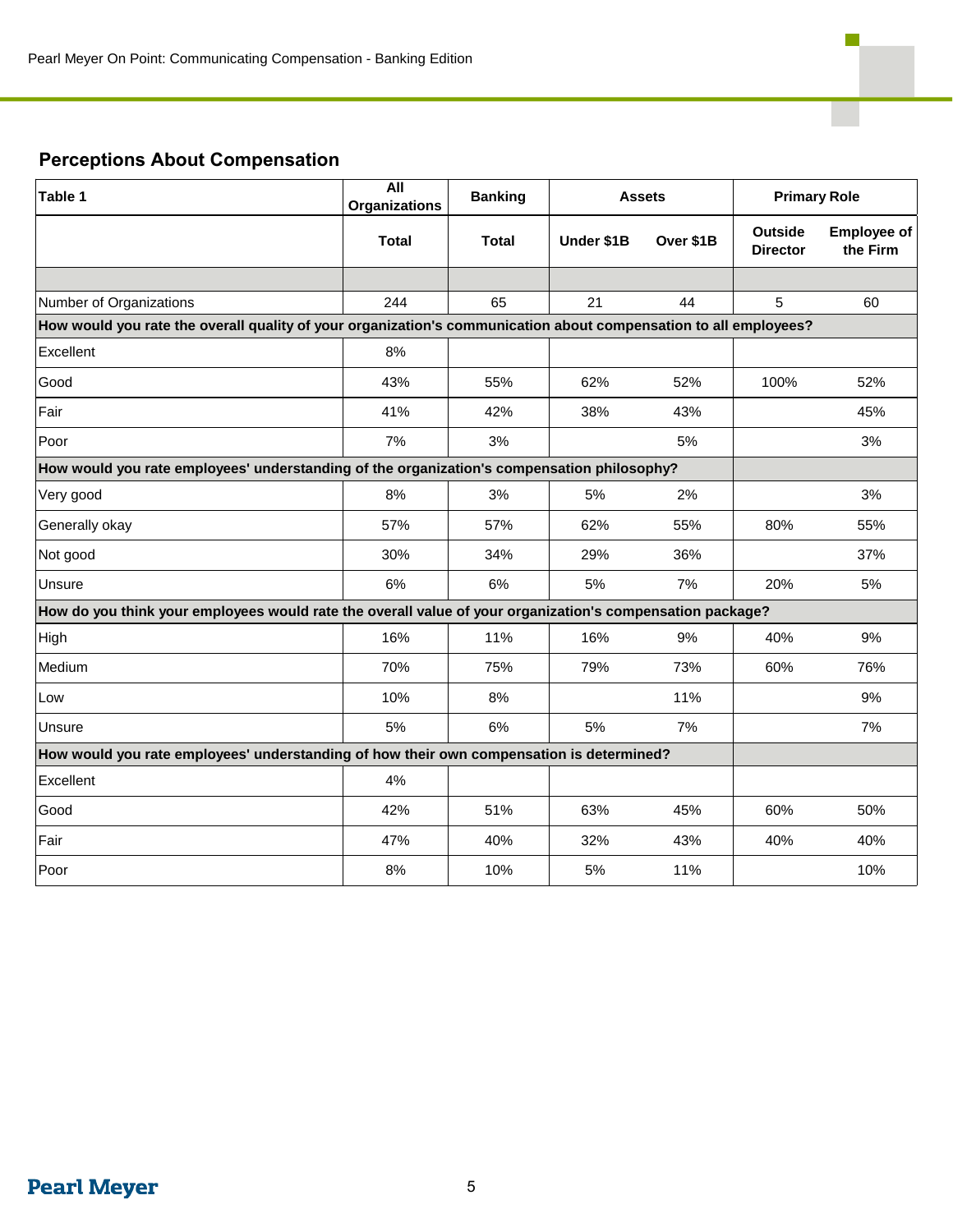## **Access to Compensation Information**

| Table 2                                                                                             | All<br><b>Organizations</b> | <b>Banking</b> | Assets     |           | <b>Primary Role</b>               |                                |
|-----------------------------------------------------------------------------------------------------|-----------------------------|----------------|------------|-----------|-----------------------------------|--------------------------------|
|                                                                                                     | <b>Total</b>                | <b>Total</b>   | Under \$1B | Over \$1B | <b>Outside</b><br><b>Director</b> | <b>Employee of</b><br>the Firm |
|                                                                                                     |                             |                |            |           |                                   |                                |
| Number of Organizations                                                                             | 244                         | 65             | 21         | 44        | 5                                 | 60                             |
| Does your organization share information about how base salaries are determined with all employees? |                             |                |            |           |                                   |                                |
| Yes                                                                                                 | 26%                         | 21%            | 26%        | 19%       | 20%                               | 21%                            |
| Yes, but only for a select group of<br>employees (e.g., people managers)                            | 51%                         | 52%            | 26%        | 63%       | 40%                               | 53%                            |
| No                                                                                                  | 23%                         | 27%            | 47%        | 19%       | 40%                               | 26%                            |
| Does your organization share information about base salary ranges with all employees?               |                             |                |            |           |                                   |                                |
| Yes, for each grade in the organization                                                             | 13%                         | 18%            | 16%        | 19%       |                                   | 19%                            |
| Yes, for their job grade                                                                            | 21%                         | 23%            | 32%        | 19%       | 60%                               | 19%                            |
| Yes, for their job grade and the next<br>higher grade                                               | 3%                          |                |            |           |                                   |                                |
| Yes, for all positions within their function<br>or career path                                      | 3%                          | 3%             | 11%        |           | 20%                               | 2%                             |
| No                                                                                                  | 52%                         | 48%            | 37%        | 53%       | 20%                               | 51%                            |
| Other                                                                                               | 9%                          | 8%             | 5%         | 9%        |                                   | 9%                             |
| Who receives communication about annual incentive programs?                                         |                             |                |            |           |                                   |                                |
| All employees                                                                                       | 38%                         | 42%            | 53%        | 37%       | 40%                               | 42%                            |
| Only those who are eligible/receive<br>award                                                        | 62%                         | 58%            | 47%        | 63%       | 60%                               | 58%                            |
| Who receives communication about long-term incentive programs?                                      |                             |                |            |           |                                   |                                |
| All employees                                                                                       | 14%                         | 6%             | 5%         | 7%        |                                   | 7%                             |
| Only those who are eligible/receive<br>award                                                        | 86%                         | 94%            | 95%        | 93%       | 100%                              | 93%                            |
| In the last two years, communication about compensation at your organization has:                   |                             |                |            |           |                                   |                                |
| Increased                                                                                           | 48%                         | 44%            | 21%        | 53%       | 40%                               | 44%                            |
| Decreased                                                                                           | 2%                          | 2%             | 5%         |           |                                   | 2%                             |
| Remained constant                                                                                   | 50%                         | 53%            | 68%        | 47%       | 60%                               | 53%                            |
| Other                                                                                               | $0\%$                       | 2%             | $5\%$      |           |                                   | 2%                             |

Г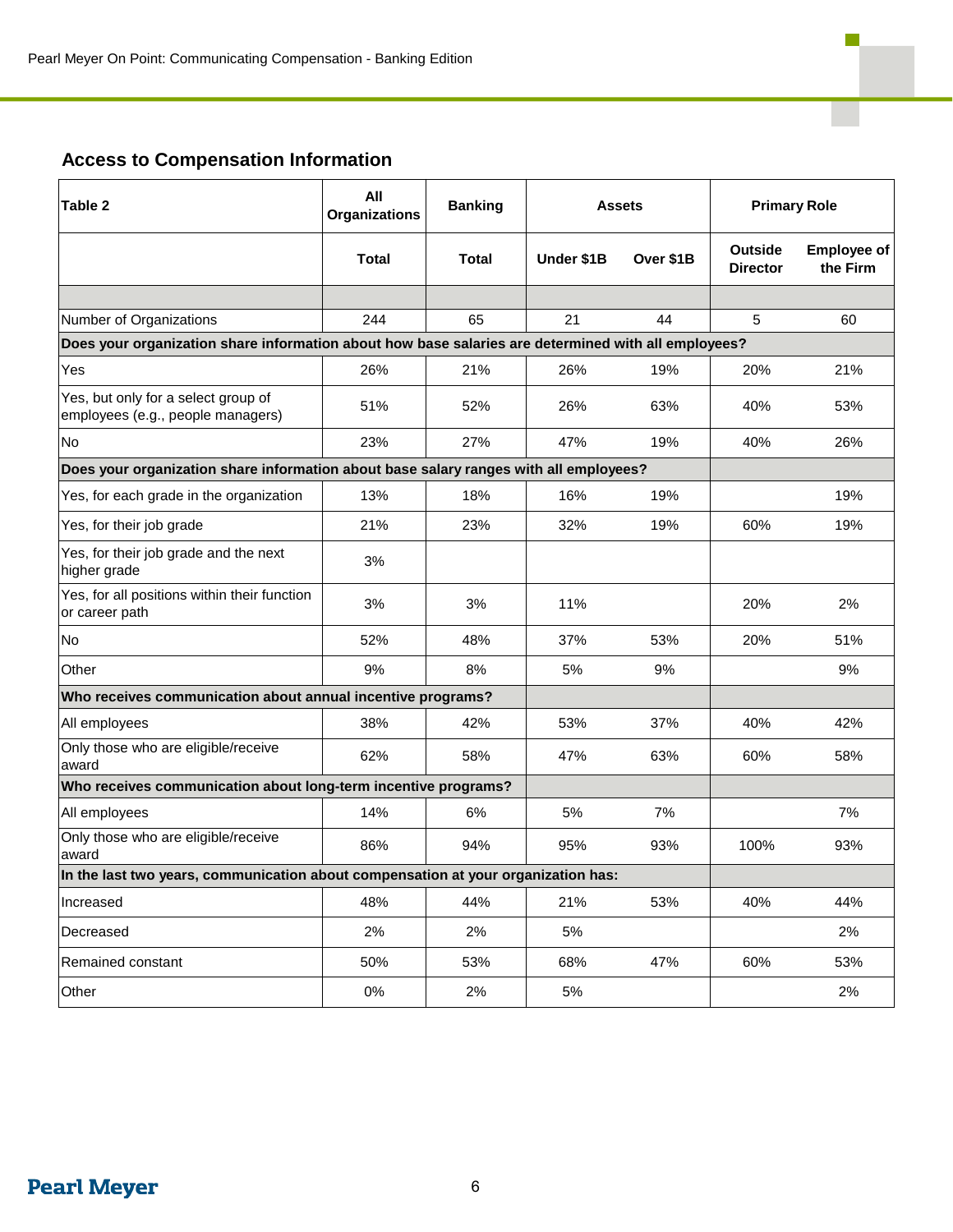## **Compensation Proficiency**

| Table 3                                                                                                    | All<br><b>Organizations</b> | <b>Banking</b> | <b>Assets</b> |           | <b>Primary Role</b>               |                                |
|------------------------------------------------------------------------------------------------------------|-----------------------------|----------------|---------------|-----------|-----------------------------------|--------------------------------|
|                                                                                                            | <b>Total</b>                | <b>Total</b>   | Under \$1B    | Over \$1B | <b>Outside</b><br><b>Director</b> | <b>Employee of</b><br>the Firm |
|                                                                                                            |                             |                |               |           |                                   |                                |
| Number of Organizations                                                                                    | 244                         | 65             | 21            | 44        | 5                                 | 60                             |
| Do employees understand how to compare their own compensation to their colleagues?                         |                             |                |               |           |                                   |                                |
| Yes                                                                                                        | 21%                         | 10%            | 22%           | 5%        | 40%                               | 7%                             |
| <b>No</b>                                                                                                  | 79%                         | 90%            | 78%           | 95%       | 60%                               | 93%                            |
| Do employees understand how to compare their own compensation to similar positions at other organizations? |                             |                |               |           |                                   |                                |
| Yes                                                                                                        | 23%                         | 16%            | 33%           | 9%        | 40%                               | 14%                            |
| <b>No</b>                                                                                                  | 77%                         | 84%            | 67%           | 91%       | 60%                               | 86%                            |
| Are managers trained/educated to have formal discussions with their direct reports about compensation?     |                             |                |               |           |                                   |                                |
| Yes                                                                                                        | 63%                         | 52%            | 50%           | 53%       | 60%                               | 52%                            |
| <b>No</b>                                                                                                  | 37%                         | 48%            | 50%           | 47%       | 40%                               | 48%                            |
| Overall, how effective do you think your managers are in communicating pay decisions?                      |                             |                |               |           |                                   |                                |
| Excellent                                                                                                  | 2%                          |                |               |           |                                   |                                |
| Good                                                                                                       | 28%                         | 30%            | 44%           | 23%       | 60%                               | 27%                            |
| Fair                                                                                                       | 59%                         | 61%            | 39%           | 70%       | 40%                               | 62%                            |
| Poor                                                                                                       | 10%                         | 8%             | 17%           | 5%        |                                   | 9%                             |
| Don't take responsibility                                                                                  | 2%                          | 2%             |               | 2%        |                                   | 2%                             |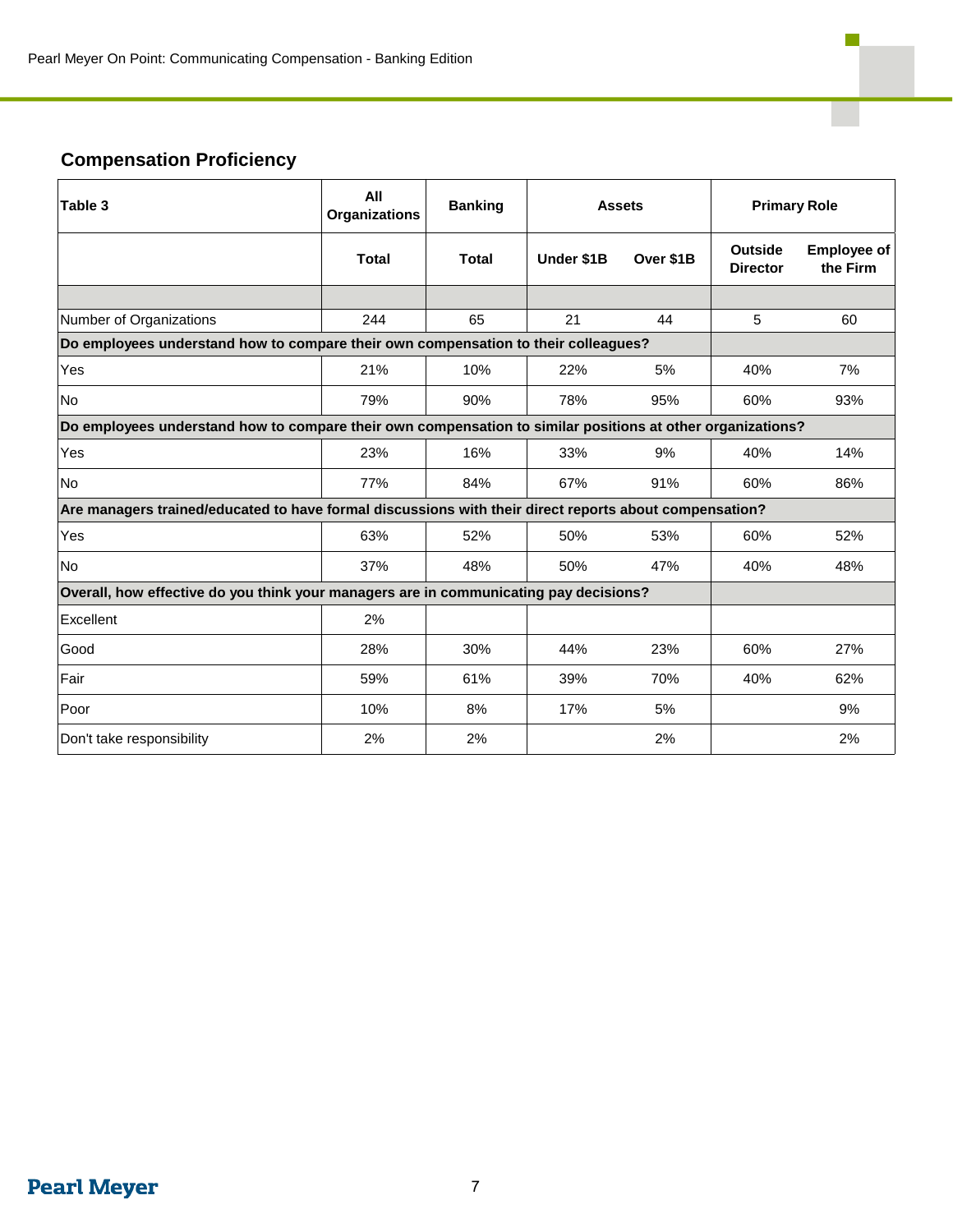## **Emerging Issues in Compensation**

| Table 4                                                                                                                                            | All<br><b>Organizations</b> | <b>Banking</b> | <b>Assets</b> |           | <b>Primary Role</b>        |                                |
|----------------------------------------------------------------------------------------------------------------------------------------------------|-----------------------------|----------------|---------------|-----------|----------------------------|--------------------------------|
|                                                                                                                                                    | <b>Total</b>                | <b>Total</b>   | Under \$1B    | Over \$1B | Outside<br><b>Director</b> | <b>Employee of</b><br>the Firm |
|                                                                                                                                                    |                             |                |               |           |                            |                                |
| Number of Organizations                                                                                                                            | 244                         | 65             | 21            | 44        | 5                          | 60                             |
| Is your organization fielding questions due to the CEO Pay Ratio disclosure of median employee pay?                                                |                             |                |               |           |                            |                                |
| Yes                                                                                                                                                | 9%                          | 5%             |               | 7%        |                            | 5%                             |
| No                                                                                                                                                 | 91%                         | 95%            | 100%          | 93%       | 100%                       | 95%                            |
| Do you plan to change pay communication in your organization as a result of these questions?                                                       |                             |                |               |           |                            |                                |
| Yes                                                                                                                                                | 21%                         |                |               |           |                            |                                |
| No                                                                                                                                                 | 79%                         | 100%           |               | 100%      |                            | 100%                           |
| Do you anticipate changing your pay communication as a result of the CEO Pay Ratio disclosure                                                      |                             |                |               |           |                            |                                |
| Yes                                                                                                                                                | 8%                          | 10%            | 6%            | 12%       |                            | 11%                            |
| No                                                                                                                                                 | 92%                         | 90%            | 94%           | 88%       | 100%                       | 89%                            |
| Is your organization fielding questions on gender pay equity?                                                                                      |                             |                |               |           |                            |                                |
| Yes                                                                                                                                                | 21%                         | 11%            | 6%            | 14%       | 20%                        | 11%                            |
| No, but we expect to in the future                                                                                                                 | 41%                         | 52%            | 44%           | 56%       |                            | 57%                            |
| No                                                                                                                                                 | 39%                         | 36%            | 50%           | 30%       | 80%                        | 32%                            |
| Does your organization have ready information to share with employees about gender pay equity?                                                     |                             |                |               |           |                            |                                |
| Yes, we have clear and detailed<br>information to share on how the<br>organization is addressing the issue                                         | 30%                         |                |               |           |                            |                                |
| We have draft materials and/or have had<br>initial discussions at the senior<br>management level, but haven't<br>communicated any messages broadly | 49%                         | 57%            | 100%          | 50%       | 100%                       | 50%                            |
| No, we aren't sure yet how to address<br>the issue                                                                                                 | 21%                         | 43%            |               | 50%       |                            | 50%                            |
| Anticipating that this could be an issue in the future, are you taking steps to address pay equity?                                                |                             |                |               |           |                            |                                |
| Yes, we have a clear and detailed plan to<br>address the issue                                                                                     | 20%                         | 16%            | 12%           | 17%       |                            | 16%                            |
| Yes, we have had initial discussions<br>about how to approach the issue                                                                            | 63%                         | 69%            | 75%           | 67%       |                            | 69%                            |
| No, we aren't sure how to address the<br>issue                                                                                                     | 18%                         | 16%            | 12%           | 17%       |                            | 16%                            |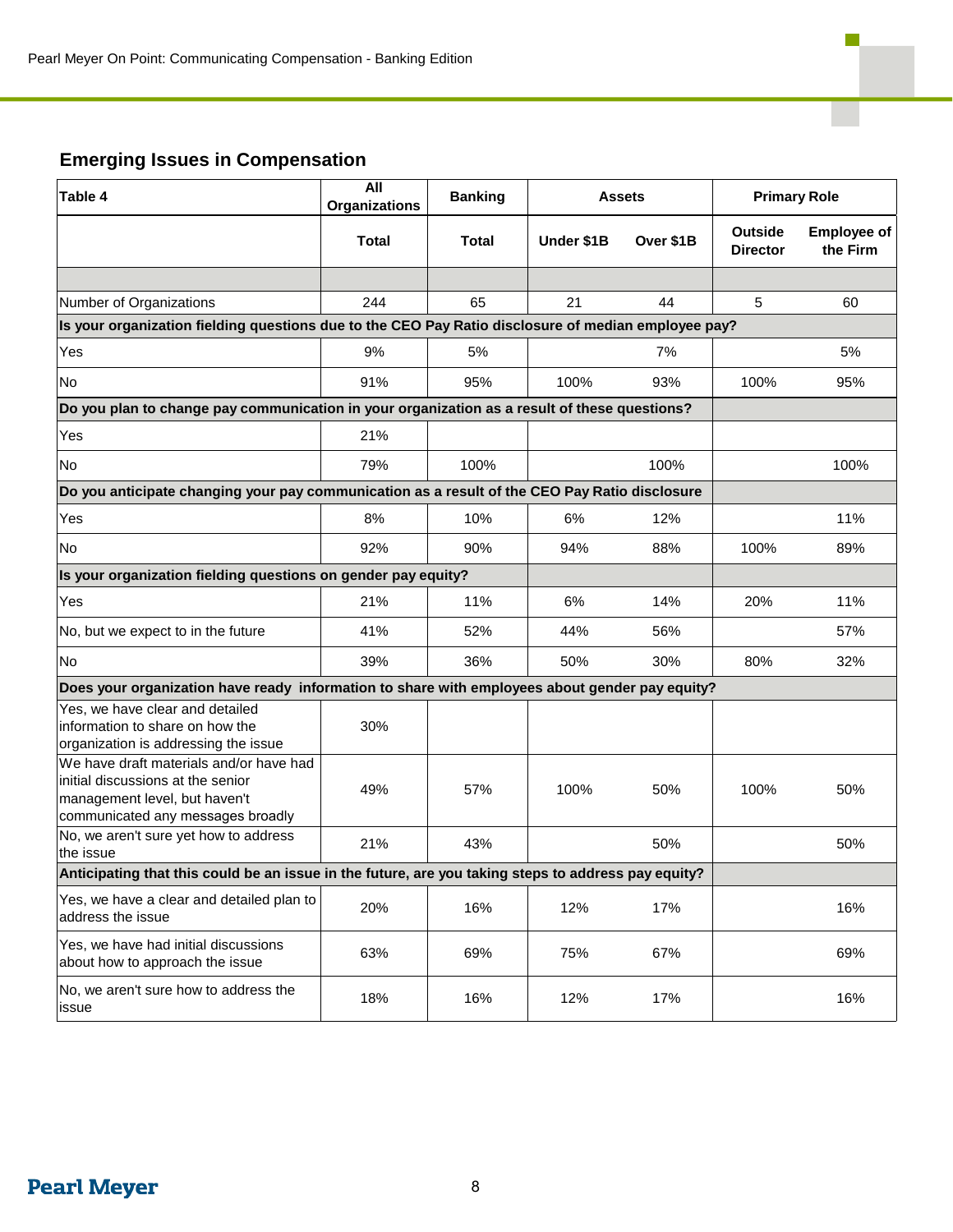## **Demographics**

| Table 5                                        | All<br><b>Organizations</b> | <b>Banking</b> | <b>Assets</b> |           | <b>Primary Role</b>        |                                |
|------------------------------------------------|-----------------------------|----------------|---------------|-----------|----------------------------|--------------------------------|
|                                                | <b>Total</b>                | <b>Total</b>   | Under \$1B    | Over \$1B | Outside<br><b>Director</b> | <b>Employee of</b><br>the Firm |
|                                                |                             |                |               |           |                            |                                |
| Number of Organizations                        | 244                         | 65             | 21            | 44        | 5                          | 60                             |
| Are you a board member or management?          |                             |                |               |           |                            |                                |
| Board                                          | 16%                         | 8%             | 19%           | 2%        | 100%                       |                                |
| Management                                     | 84%                         | 92%            | 81%           | 98%       |                            | 100%                           |
| What is your organization's form of ownership? |                             |                |               |           |                            |                                |
| Publicly-held for profit                       | 55%                         | 46%            | 33%           | 52%       | 60%                        | 45%                            |
| Privately-held for profit                      | 35%                         | 45%            | 52%           | 41%       | 40%                        | 45%                            |
| Tax-exempt or government-chartered             | 11%                         | 9%             | 14%           | 7%        |                            | 10%                            |
| <b>Assets</b>                                  |                             |                |               |           |                            |                                |
| Under \$100 million                            | 7%                          | 5%             | 19%           |           |                            | 5%                             |
| \$100 million to less than \$300 million       | 5%                          | 5%             | 19%           |           |                            | 5%                             |
| \$300 million to less than \$1 billion         | 23%                         | 18%            | 62%           |           | 50%                        | 16%                            |
| \$1 billion to less than \$3 billion           | 27%                         | 32%            |               | 44%       |                            | 33%                            |
| \$3 billion to less than \$10 billion          | 19%                         | 25%            |               | 34%       | 50%                        | 24%                            |
| \$10 billion to less than \$20 billion         | 10%                         | 12%            |               | 17%       |                            | 13%                            |
| \$20 billion to less than \$30 billion         | 1%                          | 2%             |               | 2%        |                            | 2%                             |
| \$30 billion or greater                        | 7%                          | 2%             |               | 2%        |                            | 2%                             |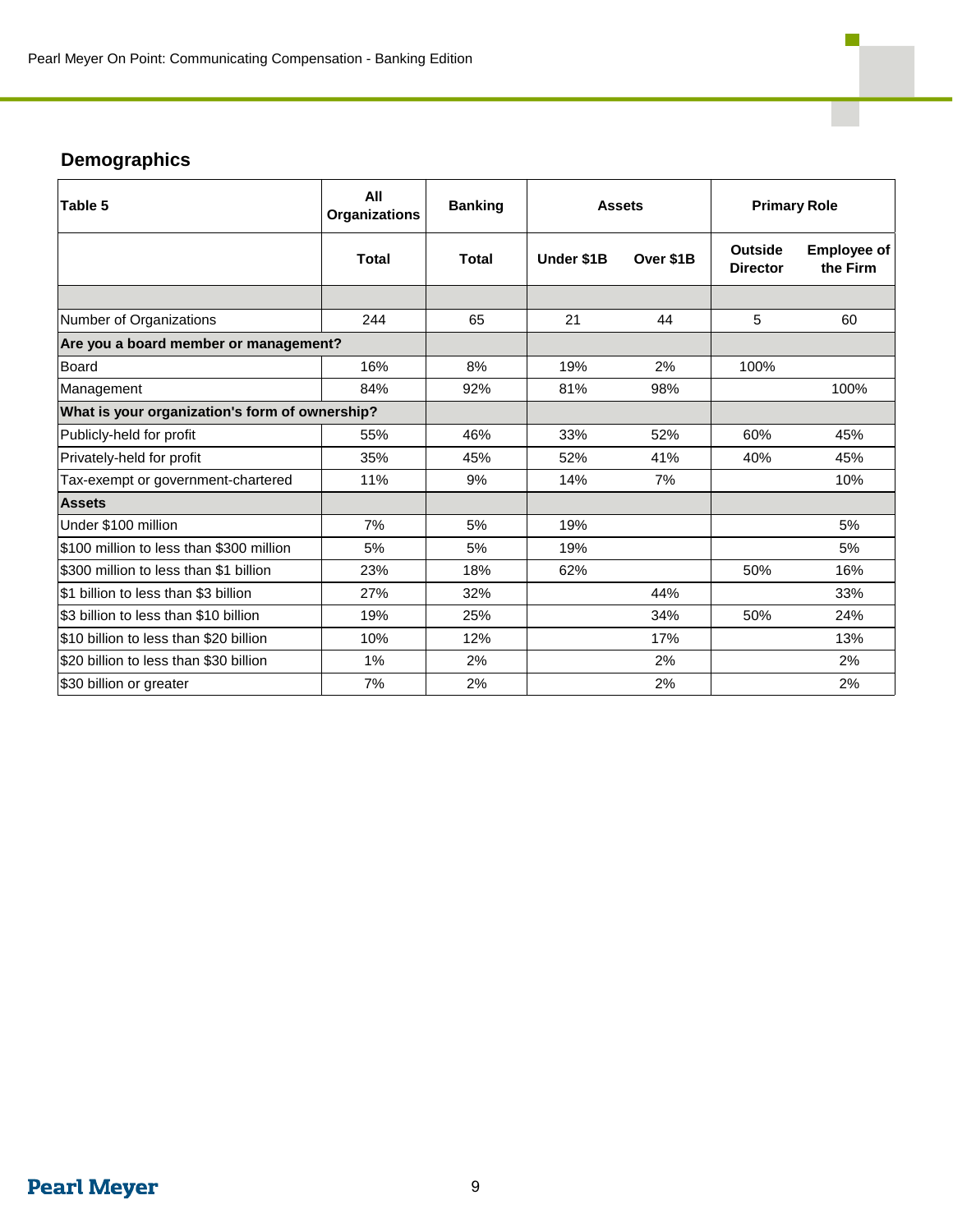## <span id="page-9-0"></span>About Pearl Meyer

Pearl Meyer is the leading advisor to boards and senior management on the alignment of executive compensation with business and leadership strategy, making pay programs a powerful catalyst for value creation and competitive advantage. Pearl Meyer's global clients stand at the forefront of their industries and range from emerging high-growth, not-for-profit, and private companies to the Fortune 500 and FTSE 350. The firm has offices in New York, Atlanta, Boston, Charlotte, Chicago, Houston, London, Los Angeles, and San Jose.